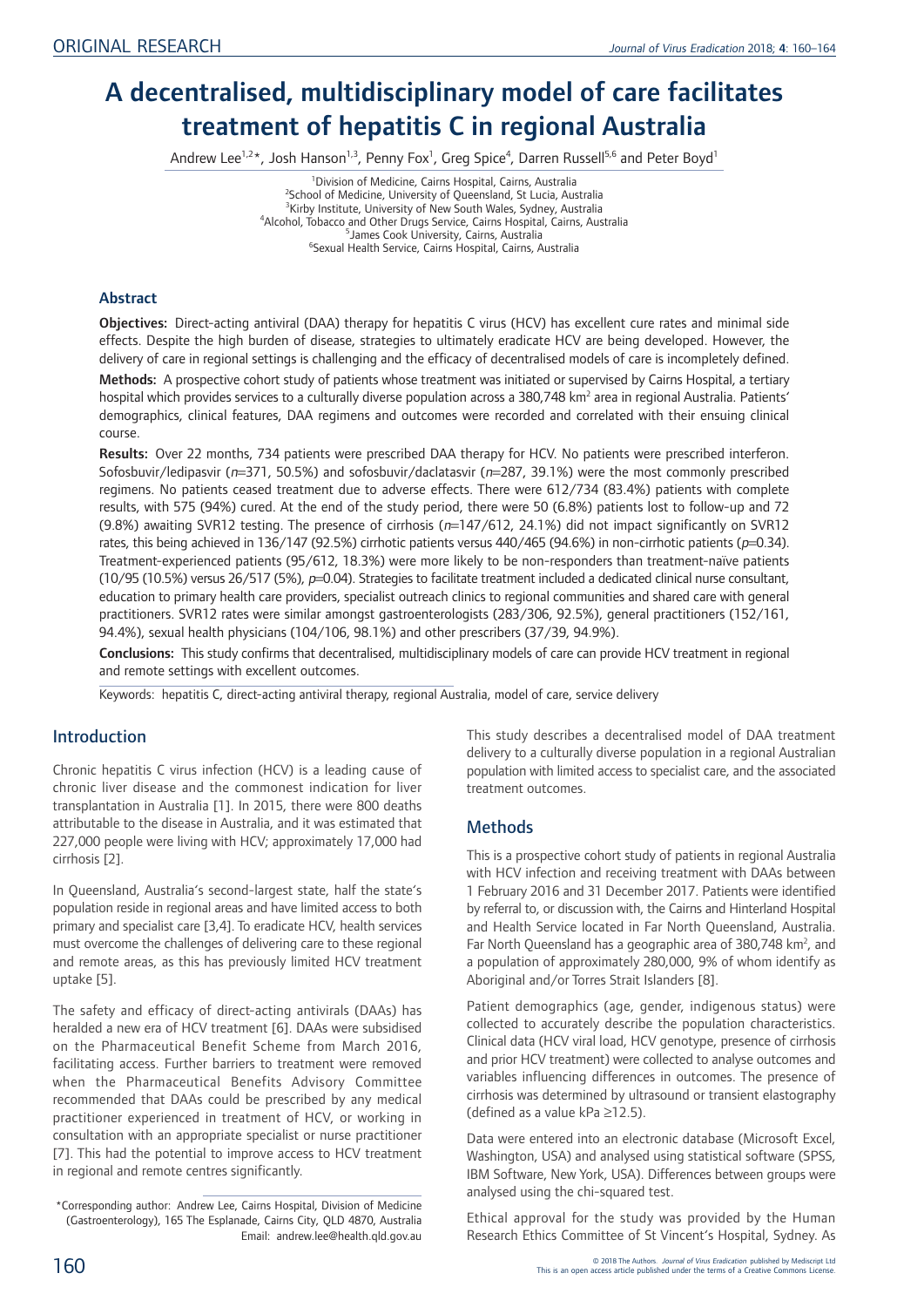the collected data were retrospective, aggregated and deidentified, a requirement for patient consent was waived. The study received no dedicated funding.

#### Model of care

Referrals were triaged by staff from the liver clinic, the sexual health service or the addiction medicine service.

Patients with decompensated cirrhosis, prior treatment, significant comorbidities or complex drug–drug interactions were seen in the liver clinic. The sexual health and addiction medicine services and general practitioners cared for their patients with uncomplicated disease. The provision of treatment in regional settings was facilitated through specialist visits to remote communities and the delivery of DAAs to these areas by outreach pharmacy services. A clinical nurse and sexual health physician visited the local prison regularly to educate health workers and to assess and treat patients [9]. Patient care was facilitated by having dedicated clinical nurses or other staff collating required information or performing transient elastography prior to the patient seeing a prescriber.

General practitioners' referrals of uncomplicated cases were managed by providing the referring clinician with a standardised document that provided guidance regarding the recommended treatment regimen and monitoring. Additional phone or email support was provided as required. Sessions to promote awareness and provide education on hepatitis C treatment were provided to primary health providers in an effort to increase the number of potential prescribers. These education sessions were facilitated by local gastroenterologists, general and sexual health physicians, and supported by the Australasian Society for HIV, Viral Hepatitis and Sexual Health Medicine (ASHM), as well as pharmaceutical companies.

Promoting awareness has been a key priority in reaching and treating patients with HCV. The Cairns Hospital Sexual Health Service launched a campaign 'Cairns Hep C Free by 2020' and has a local volunteer group called 'CHAT' (Cairns Hepatitis Action Team) that promotes awareness of hepatitis C treatment in the community. The campaign is staffed by two health promotion officers who visit and provide education and promote awareness to general practice clinics, needle exchange centres, addiction medicine support groups and homeless shelters. Public awareness has been further increased by advertising on highway billboards, on public buses and in local newspapers.

## **Results**

Over the 22-month study period, 734 consecutive patients were prescribed DAAs for HCV.

Approximately half (49%) of the cohort had treatment prescribed by general practitioners and non-gastroenterologist specialists (Figure 1).

The most common genotypes were genotype 1a (340/734, 46.3%), genotype 3 (294/734, 40.1%) and genotype 1b (59/734, 8%) (Figure 2)

The most frequently prescribed DAA regimens were sofosbuvir/ ledipasvir (371/734, 50.5%), sofosbuvir/daclatasvir (287/734, 39.1%) and sofosbuvir/ribavirin (29/734, 4.0%) (Figure 3). No patients were prescribed interferon. Other treatment regimens included sofosbuvir/velpatasvir, elbasvir/grazoprevir, paritaprevir/ ritonavir/ombitasvir/dasabuvir, glecaprevir/pibrentasvir and sofosbuvir/simeprevir. No patients ceased treatment due to adverse effects.

The cohort was predominantly male (507/734, 69.1%) and the mean age was 51.3 (range 19–77) years. Thirty-nine patients



Figure 1. Distribution of prescribers. ATODS: Alcohol, Tobacco and Other Dugs Service



Figure 2. Distribution of genotype. GT: genotype

(5.3%) identified as Aboriginal or Torres Strait Islander, while 1.6% (12/734) of the cohort did not provide information on indigenous status. Seventy-six patients (10.4%) were participating in an opioid substitution programme and 34 (4.6%) patients had used injectable drugs within the preceding 6 months; six (0.8%) patients had HIV co-infection.

SVR12 results were available for 612 (83.4%) patients. These patients had an SVR12 rate of 94%. Fifty patients (6.8%) were lost to follow-up and 72 (9.8%) patients were awaiting SVR12 testing at the time of the study's completion (Figure 4).

Presence of cirrhosis (147/612, 24.1%) did not independently impact significantly on SVR12 rates (136/147 [92.5%] vs 440/465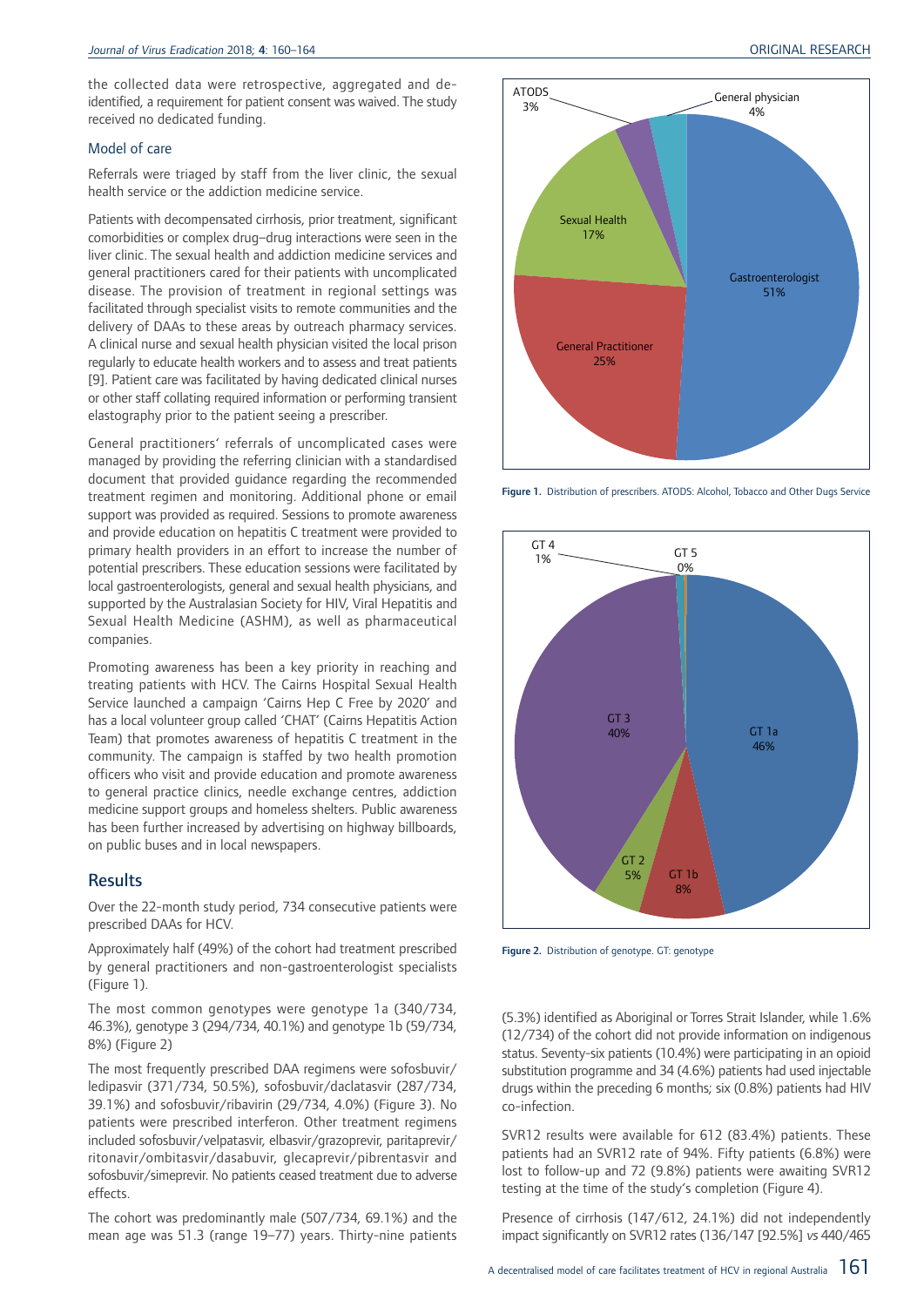

Figure 3. Direct-acting antiviral regimen prescriptions. SOF/LDV: sofosbuvir/ ledipasvir; SOF/DAC: sofosbuvir/daclatasvir; SOF/RBV: sofosbuvir/ribavirin; SOF/VEL: sofosbuvir/velpatasvir

[94.6%], <sup>p</sup>=0.34). Most cirrhotic patients were Child–Pugh A (92.1%) rather than Child–Pugh B (7.3%) or Child–Pugh C (0.6%).

Treatment-experienced patients (95/612, 18.3% of the cohort) were more likely to be non-responders compared to treatmentnaïve patients (10/95 [10.5%] vs 26/517 [5%], p=0.04) (Figure 5). The treatment-experienced patients included four patients who had failed DAA therapy (4/95, 4.2%); three (75%) of these four patients were non-responders to second-line DAA therapy.

Treatment outcomes were similar amongst gastroenterologists (SVR 283/306, 92.5%), general practitioners (SVR 152/161, 94.4%), sexual health physicians (SVR 104/106, 98.1%) and other prescribers (SVR 37/39, 94.9%).

## **Discussion**

This study demonstrates that HCV can be treated in a regional setting by non-specialist physicians with outcomes equivalent to those from published clinical trials [10], with limited additional resources and funding. The multidisciplinary, decentralised approach used in this cohort was able to reach vulnerable populations in one of the most remote regions of Australia. This approach would be expected to decrease HCV-related morbidity



Figure 4. Patient prescriptions and outcomes. DAAs: direct-acting antivirals; SVR: sustained virological response at 12 weeks



Figure 5. Rates (%) of sustained virological response at 12 weeks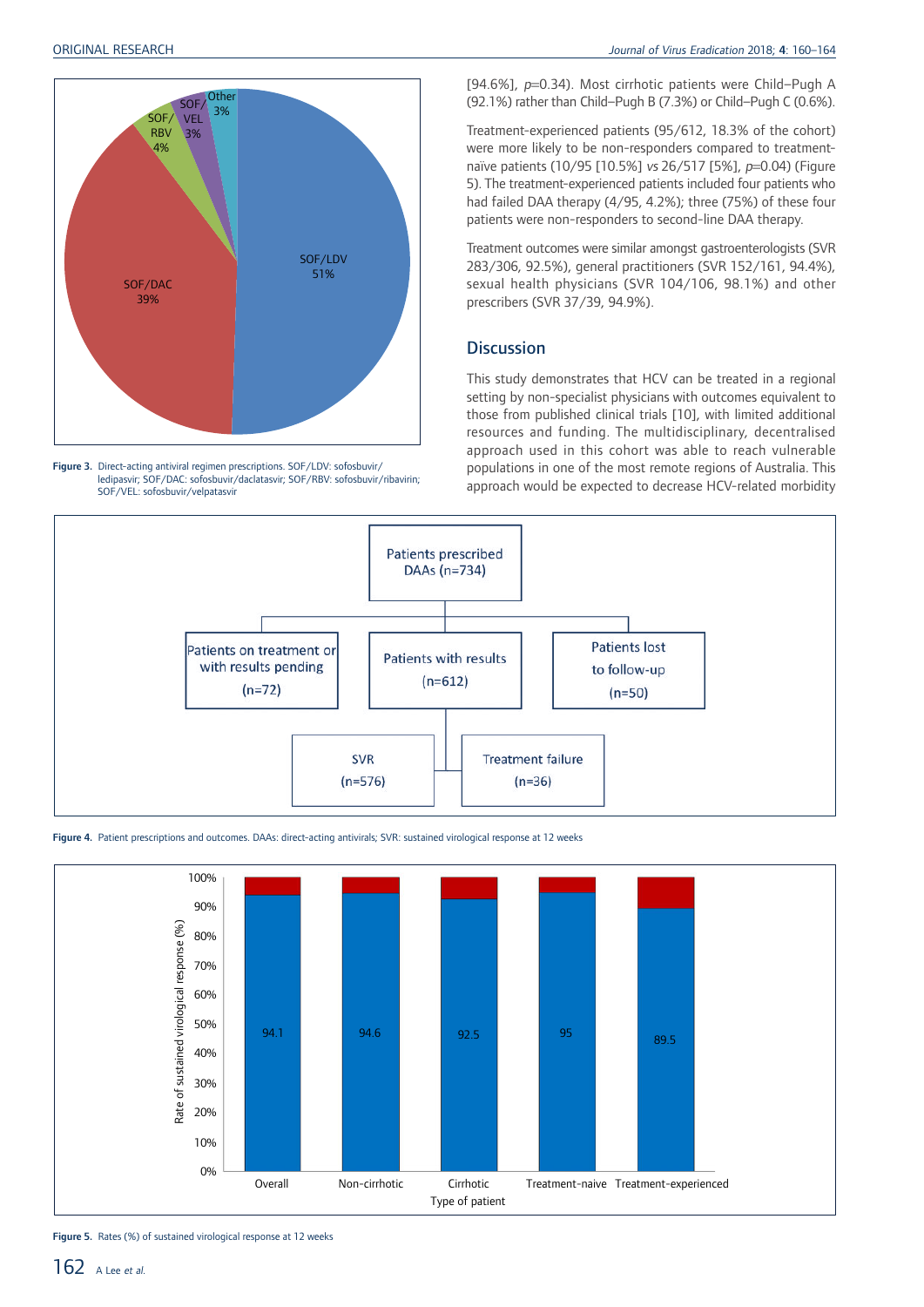and mortality and reduce transmission, increasing the likelihood of HCV elimination [7,11].

The health service used several strategies to decentralise treatment to increase DAA uptake. Specific models of care provided access to treatment for marginalised populations, including persons who inject drugs and persons in correctional facilities, in a culturally appropriate manner. The fact that the patients' existing health care workers were able to prescribe the DAA therapy permitted prescription of DAA therapy within an existing therapeutic relationship, improving engagement and treatment adherence [12,13].

The current study demonstrates that with appropriate education and support, primary care providers can treat the vast majority of patients eligible for direct-acting antivirals and play an integral role in HCV treatment. Their role is likely to increase with the simplicity of new pan-genotypic regimens with shorter lengths of treatment. Primary care providers were empowered through education programmes and shared-care models to prescribe community-based treatment, enhancing their skill mix and job satisfaction [14]. An additional benefit is that these providers, through their long-term involvement with the patients, are better able to manage other major comorbidities – including alcohol consumption and obesity – which affect liver and general health as much as, if not more than, HCV [15]. Competent primary care prescribers also minimise the need for specialist referral, which can interrupt the cascade of care and delay therapy, and can also disadvantage patients averse to attending hospitals. These collaborative and multidisciplinary approaches are critical to achieving the goal of HCV elimination and are recognised in federal and state government strategies [16,17], as well as other recently published real-world examples [18]. They can foster collaborative care amongst clinicians and may be a model for other medical conditions or health issues [19].

Dedicated nurse practitioners and clinical nurses can play an integral role with triaging, assessing, educating and coordinating DAA treatment of patients with HCV, thereby increasing the accessibility and throughput of services [4,7]. Although our model did not allow for nurse prescribers, this strategy has been used elsewhere in treatment of HCV with similar cure rates to medical officers [19].

Further specialist care was expanded by increasing tertiary clinic throughput in hospital clinic settings, and the delivery of specialist care to remote areas via outreach visits in a 'hub and spoke' manner [3]. Gastroenterologist and other specialist-led treatment will continue to be important in managing patients with HCV who have cirrhosis, are treatment experienced, or who have complex care needs. However, this type of service does not have the capacity to treat every patient with HCV, particularly in remote centres. A decentralised model is necessary to ensure that all patients have access to this very safe, effective and well tolerated DAA therapy.

The experience from this study is in keeping with the growing body of evidence surrounding models of care for HCV treatment, and other health care in rural and remote Australia. These include integrated/shared-care models between specialists and general practitioners, outreach services (hub and spoke type delivery with periodic visiting specialists), use of telehealth services, nurse practitioner models and educational programmes [5,20,21]. By using these strategies, this study's outcomes of HCV treatment are consistent with the high benchmark set in clinical trials and confirmed in recently published real-world experience [10,22,23].

There are several weaknesses in this study. Data collection was incomplete, particularly because not all patients treated by general practitioners independent of Cairns and Hinterland Hospital and Health Service may have been captured. Even so, this study has demonstrated that a significant number of patients have been treated in primary care with excellent outcomes.

Strengths of this study include its prospective design, with relatively large and consecutive numbers capturing data from multiple models of care. Furthermore, although the North Queensland population is a relatively mobile one, we were able to access the vast majority of patient data.

Future studies might examine treatment strategies to access individuals who are continuing to transmit the infection, particularly those who continue to inject drugs. Although not captured in this study, data detailing country of birth and ethnicity could provide insights into the local epidemiology of the infection and the individuals who are and, as significantly, who are not accessing treatment. This might inform specific culturally appropriate strategies to reach these populations. It will be interesting to see whether similar or even better results can be achieved with new shorter regimens. It will also be important to optimise the therapy of patients who have failed DAA treatment, and special populations such as persons with chronic kidney disease [24].

In conclusion, non-specialist prescribers can effectively and quickly treat large numbers of patients using a decentralised, multidisciplinary model of care that reaches geographically isolated, socially marginalised and other vulnerable patient populations. This has the potential to significantly reduce the burden of HCV-related disease and is an excellent model for other chronic health conditions affecting these populations.

## Acknowledgements

We are grateful to A/Prof Gail Matthews, Prof Greg Dore, Pip Marks and Jasmine Yee from the Kirby Institute for their support. We acknowledge the many clinicians from the Cairns Hospital involved in delivering this model of care including Dr Geogry Peter Kini, Dr John Ombiga, Dr Trent Yarwood and Dr Simon Smith.

#### Declaration of interests

The authors have no declarations of interest.

### Funding

The study received no dedicated funding.

#### References

- 1. McCaughan GW, Munn SR. Liver transplantation in Australia and New Zealand. Liver Transpl 2016; 22: 830–838.
- 2. Kirby Institute. HIV, viral hepatitis and sexually transmissible infections in Australia Annual Surveillance Report <sup>2016</sup>. Sydney: UNSW Australia; 2016. Available at: https://kirby.unsw.edu.au/report/annual-surveillance-report-hiv-viral-hepatitisstis-2016 (accessed June 2018).
- 3. Wakerman J, Humphreys JS, Wells R et al. Primary health care delivery models in rural and remote Australia: a systematic review. BMC Health Serv Res 2008; 8: 276.
- Keogh K, Clark P, Valery PC et al. Use of telehealth to treat and manage chronic viral hepatitis in regional Queensland. <sup>J</sup> Telemed Telecare 2016; 22: 459–464.
- 5. Cheng W, Nazareth S, Flexman JP. Statewide hepatitis C model of care for rural and remote regions. <sup>J</sup> Gastroenterol Hepatol 2015; 30 Suppl 2: 1–5.
- 6. Manns MP, Buti M, Gane E et al. Hepatitis C virus infection. Nat Rev Dis Primers 2017; 3: 17006.
- 7. Hepatitis C Virus Infection Consensus Statement Working Group. Australian recommendations for the management of hepatitis C virus infection: <sup>a</sup> consensus statement (August 2017). Melbourne: Gastroenterological Society of Australia; 2017. Available at: www.hepcguidelines.org.au (accessed June 2018).
- 8. Australian Bureau of Statistics. Population distribution, Aboriginal and Torres Strait Islander Australians (cat. no. 4705.0). Australia: 2007. Available at: www.abs.gov.au/ ausstats/abs@.nsf/mf/4705.0 (accessed June 2018).
- 9. Bartlett SR, Fox P, Cabatingan H et al. Demonstration of near-elimination of hepatitis C virus among a prison population: the Lotus Glen Correctional Centre hepatitis C treatment project. Clin Infect Dis 2018.
- 10. Younossi ZM, Park H, Gordon SC et al. Real-world outcomes of ledipasvir/sofosbuvir in treatment-naive patients with hepatitis C. Am <sup>J</sup> Manag Care 2016; 22: SP205–211.